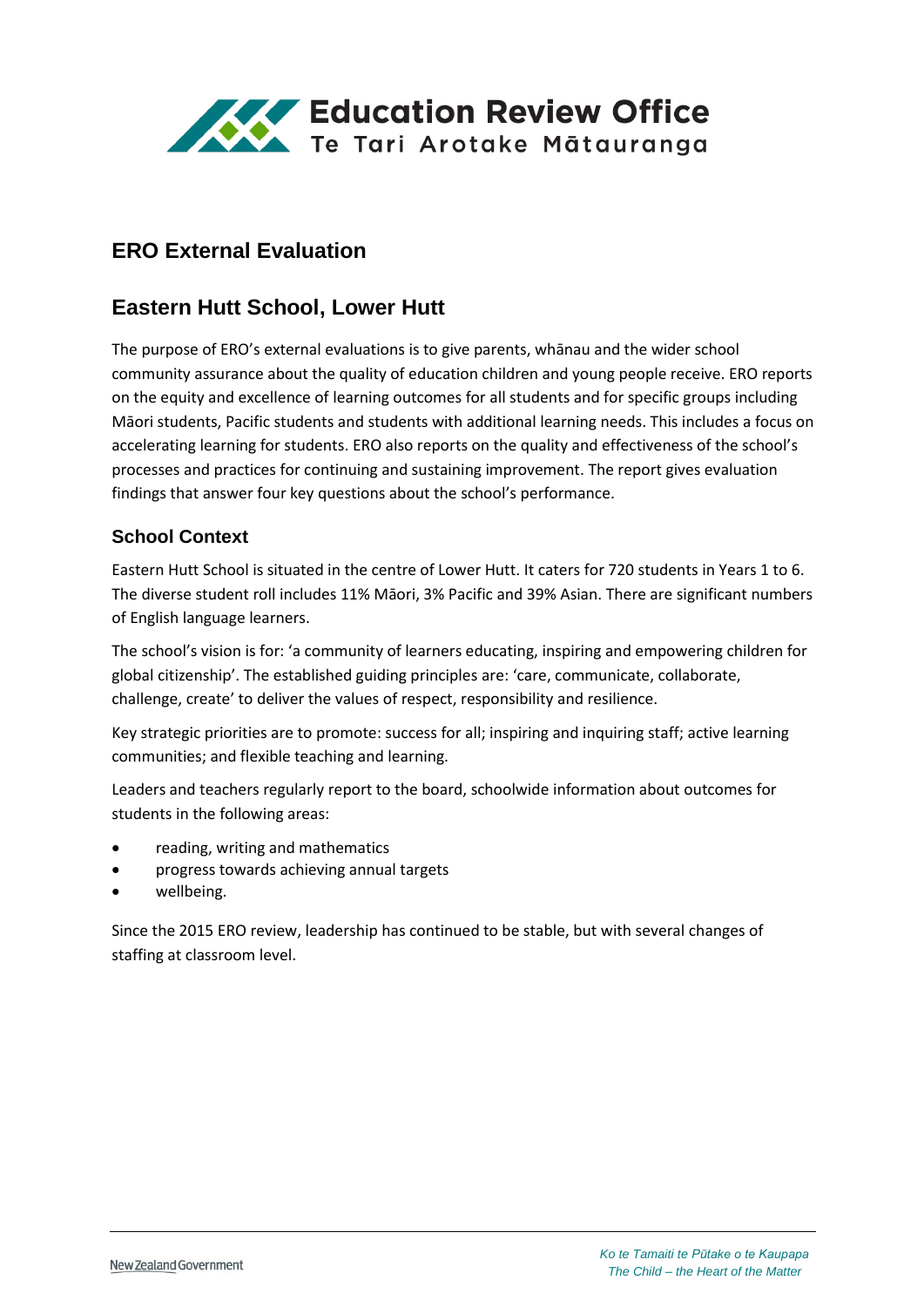# **Evaluation Findings**

### **1 Equity and excellence – achievement of valued outcomes for students**

#### **1.1 How well is the school achieving equitable and excellent outcomes for all its students?**

School achievement information for 2018 indicates that most students are achieving at or above the expected levels of *The New Zealand Curriculum*, in reading writing and mathematics.

Student achievement outcomes overall have been at consistent levels since the 2015 ERO review. Māori student achievement is similar to their peers in the school in reading, with a small disparity in writing and mathematics. Achievement for Pacific children has improved over time. There are small disparities for boys in writing, and for girls in mathematics.

#### **1.2 How well is the school accelerating learning for those Māori and other students who need this?**

School data shows that almost a quarter of students, including Māori and Pacific, who are targeted as at risk of underachievement are experiencing accelerated progress.

School leaders recognise that increasing the school's impact on improving outcomes for this group of learners is a priority.

## **2 School conditions for equity and excellence – processes and practices**

#### **2.1 What school processes and practices are effective in enabling achievement of equity and excellence, and acceleration of learning?**

Assessment practices have been strengthened to provide a clearer picture of students' achievement. Those at risk of underachievement or not meeting school curriculum level expectations are successfully identified. Additional interventions are put in place to respond to students' individual needs, and promote their progress.

The school community is highly inclusive. It effectively values and reflects the increasing diversity of the school roll. Positive and productive relationships are clearly evident. Well managed and resourced learning environments promote positive participation and engagement in learning. An holistic approach to pastoral care caters well for student learning and wellbeing. The school's recently refreshed and updated values are clearly articulated and well known by the children.

Culturally responsive teaching practices effectively respond to students' needs, interests and strengths. Aspects of te ao Māori and kaupapa Māori perspectives are increasingly woven into the curriculum.

Well-considered processes are in place to grow and develop teacher capability, and are strongly promoted by leaders. The robust framework for performance management and appraisal is well implemented, promoting a cooperative approach. Teachers' professional learning is aligned to the school's key strategic priorities and students identified needs. Transfer of effective practice is occurring across other aspects of the curriculum.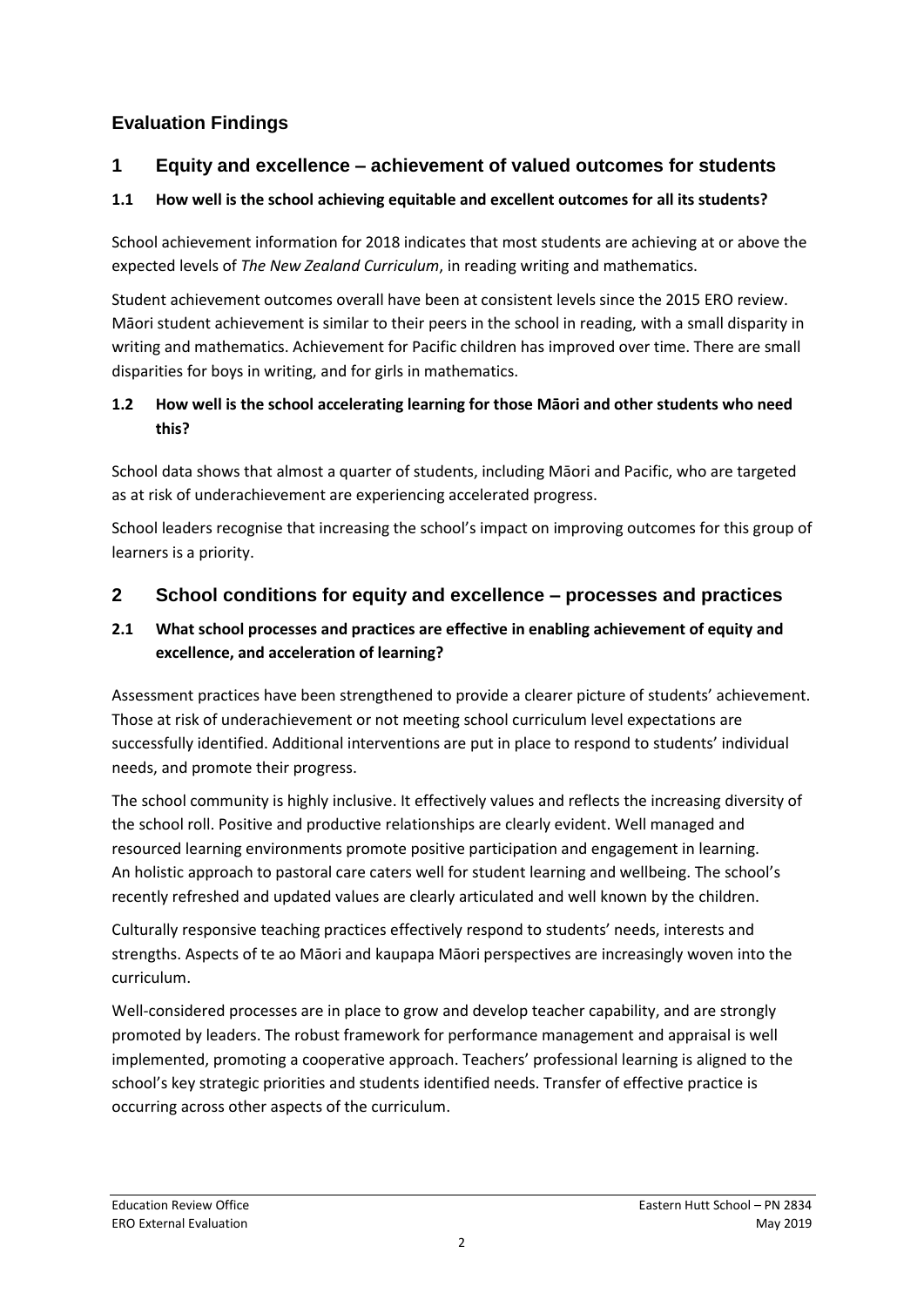Teachers' inquiry process effectively promotes deeper thinking about the impact of their practices on improving outcomes, particularly for priority learners.

Leadership provides good conditions for promoting equity and excellence. Leaders support and enact the school vision, values and strategic direction. Goals and achievement targets are improvement focused, and set out appropriate priorities for school development.

Leaders and teachers have developed beneficial processes for inquiry and knowledge building. Data and research are used well to underpin professional discussions, and a reflective culture is developing. Aspects of self review are leading to changes and improvements.

### **2.2 What further developments are needed in school processes and practices for achievement of equity and excellence, and acceleration of learning?**

Reframing school-wide targets to focus on increasing the rates of progress for specific groups will assist in improving outcomes and support stronger internal evaluation.

Teachers and leaders should now use achievement data effectively to build a stronger picture of where accelerated progress is occurring, for whom and why. This should better support closer tracking, monitoring and reporting, and help to identify what actions contributed to improvements.

School leaders have identified that continuing to further strengthen the curriculum is an ongoing next step. Key areas are:

- further embedding place-based learning through a localised curriculum
- increasing opportunities for students to extend ownership and understanding of their own learning.

Suitable opportunities are provided for parents to fully engage in the life of the school, and develop partnerships that promote learning. Māori whānau expertise is used to enrich Māori student success. Leaders and teachers should actively seek to build community and whānau partnerships that improve learning.

Strengthening the understanding and use of evaluation is required. This should help to determine the impact of programs and initiatives on improving outcomes.

# **3 Other Matters**

#### **Provision for international students**

The school is a signatory to the *Code of Practice for the Pastoral Care of International Students* (the Code) established under section 238F of the Education Act 1989. The school has attested that it complies with and meets all aspects of the Code.

At the time of this review no international students were enrolled at the school.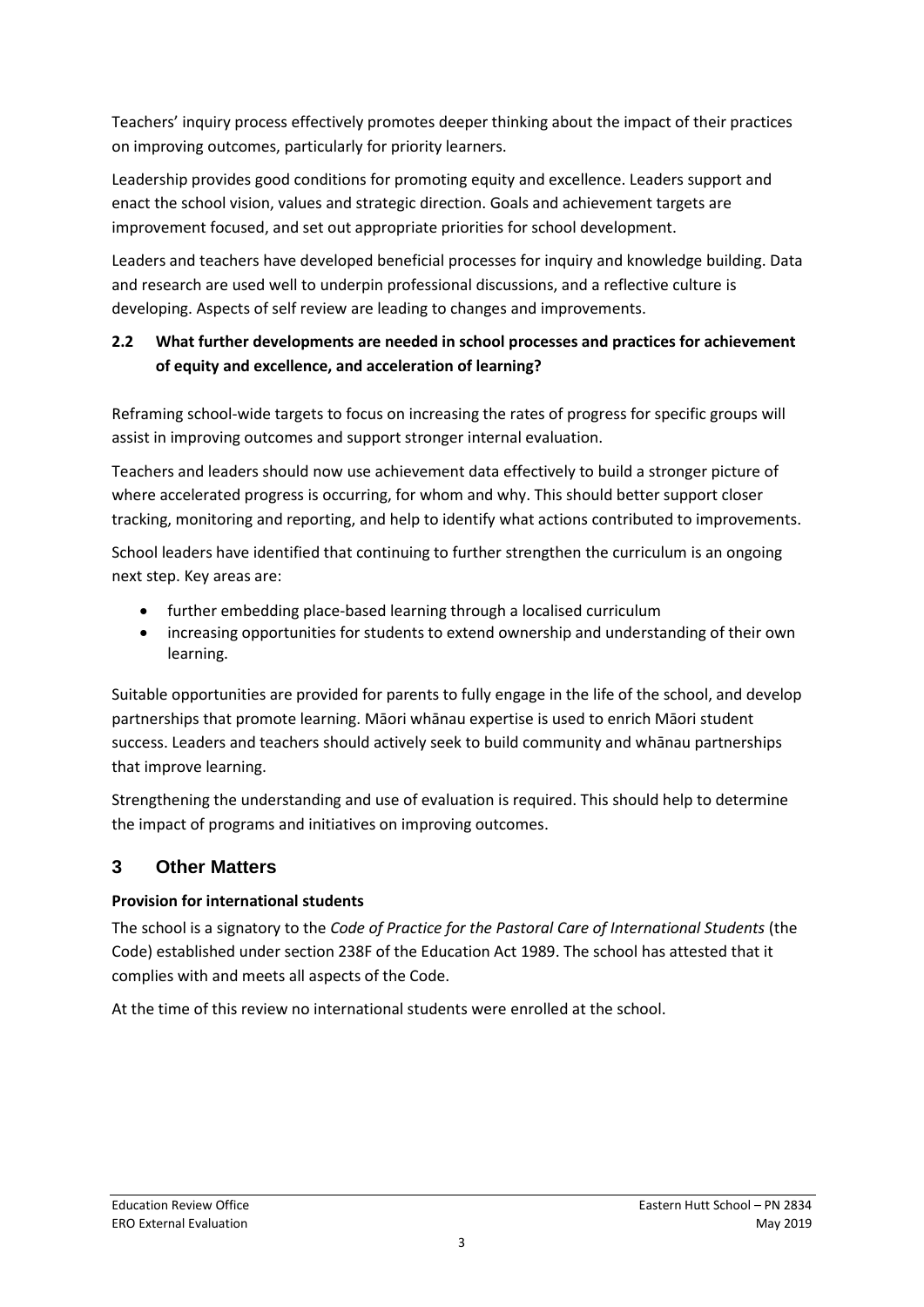## **4 Board Assurance on Legal Requirements**

Before the review, the board and principal of the school completed the *ERO board assurance statement and self-audit checklists*. In these documents they attested that they had taken all reasonable steps to meet their legislative obligations related to the following:

- board administration
- curriculum
- management of health, safety and welfare
- personnel management
- finance
- asset management.

During the review, ERO checked the following items because they have a potentially high impact on student safety and wellbeing:

- emotional safety of students (including prevention of bullying and sexual harassment)
- physical safety of students
- teacher registration and certification
- processes for appointing staff
- stand down, suspension, expulsion and exclusion of students
- attendance
- school policies in relation to meeting the requirements of the Vulnerable Children Act 2014.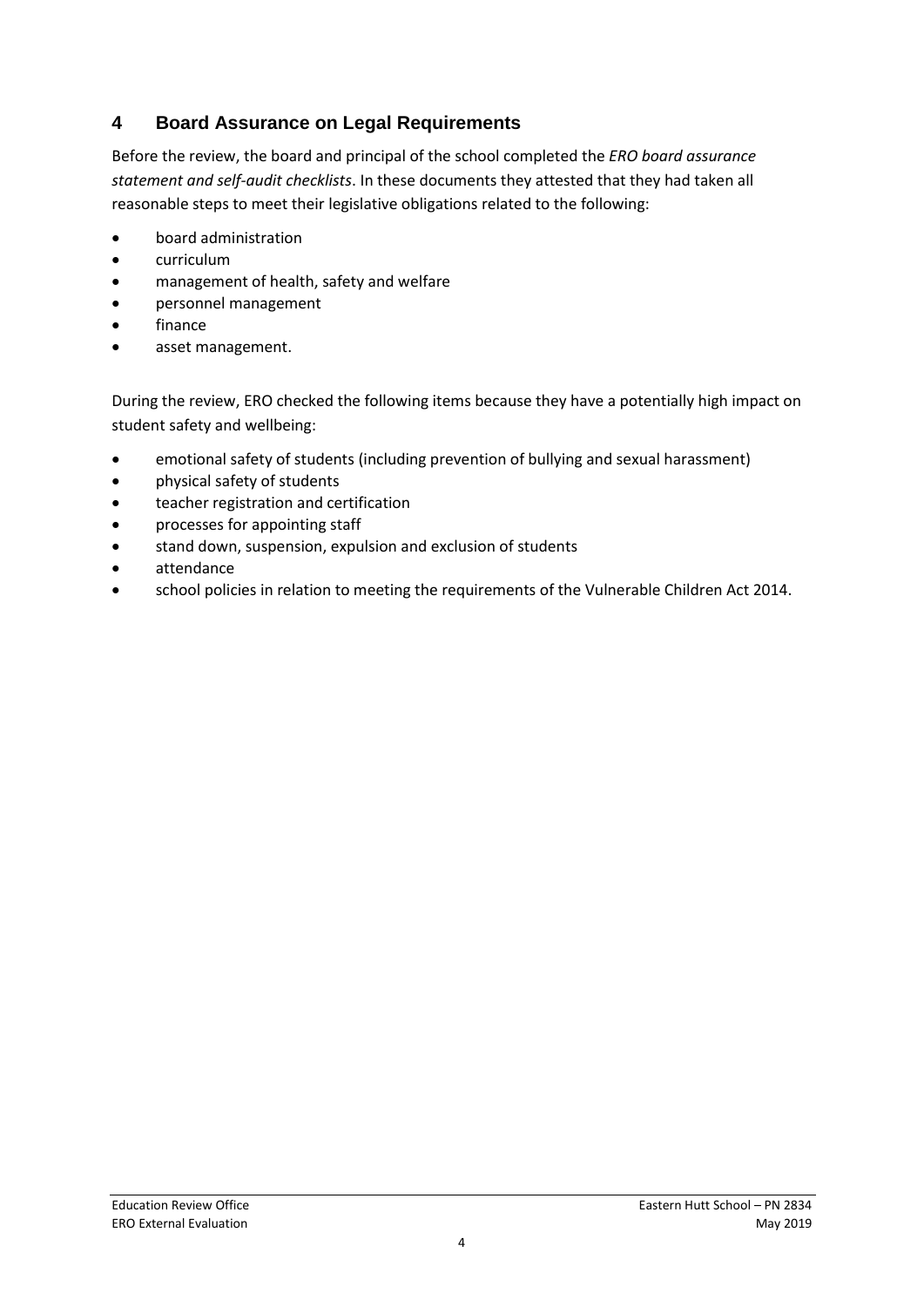## **5 ERO's Overall Judgement**

On the basis of the findings of this review, ERO's overall evaluation judgement of Eastern Hutt School's performance in achieving valued outcomes for its students is:

Well placed

[ERO's Framework: Overall School Performance is available on ERO's website](https://www.ero.govt.nz/assets/Uploads/Framework-overall-school-performance-Feb-2019.pdf).

### **6 Going forward**

#### **Key strengths of the school**

For sustained improvement and future learner success, the school can draw on existing strengths in:

- strengthened assessment practices that provide a clearer picture of student learning and progress
- a curriculum that promotes and supports consistently high levels of achievement
- good systems and processes that support staff to build their capability
- strong leadership that enables positive conditions that promote equity and excellence
- effective and culturally responsive teaching practices that increasingly respond to students' needs.

#### **Next steps**

For sustained improvement and future learner success, priorities for further development are in:

- targeting and monitoring rates of progress for priority learners to promote acceleration of learning
- a localised and place-based curriculum to support the changing needs and strengths of all learners
- strengthening internal evaluation to better determine the impact of actions on improving outcomes.

Man Wymand

Alan Wynyard Director Review and Improvement Services Southern Southern Region 28 May 2019